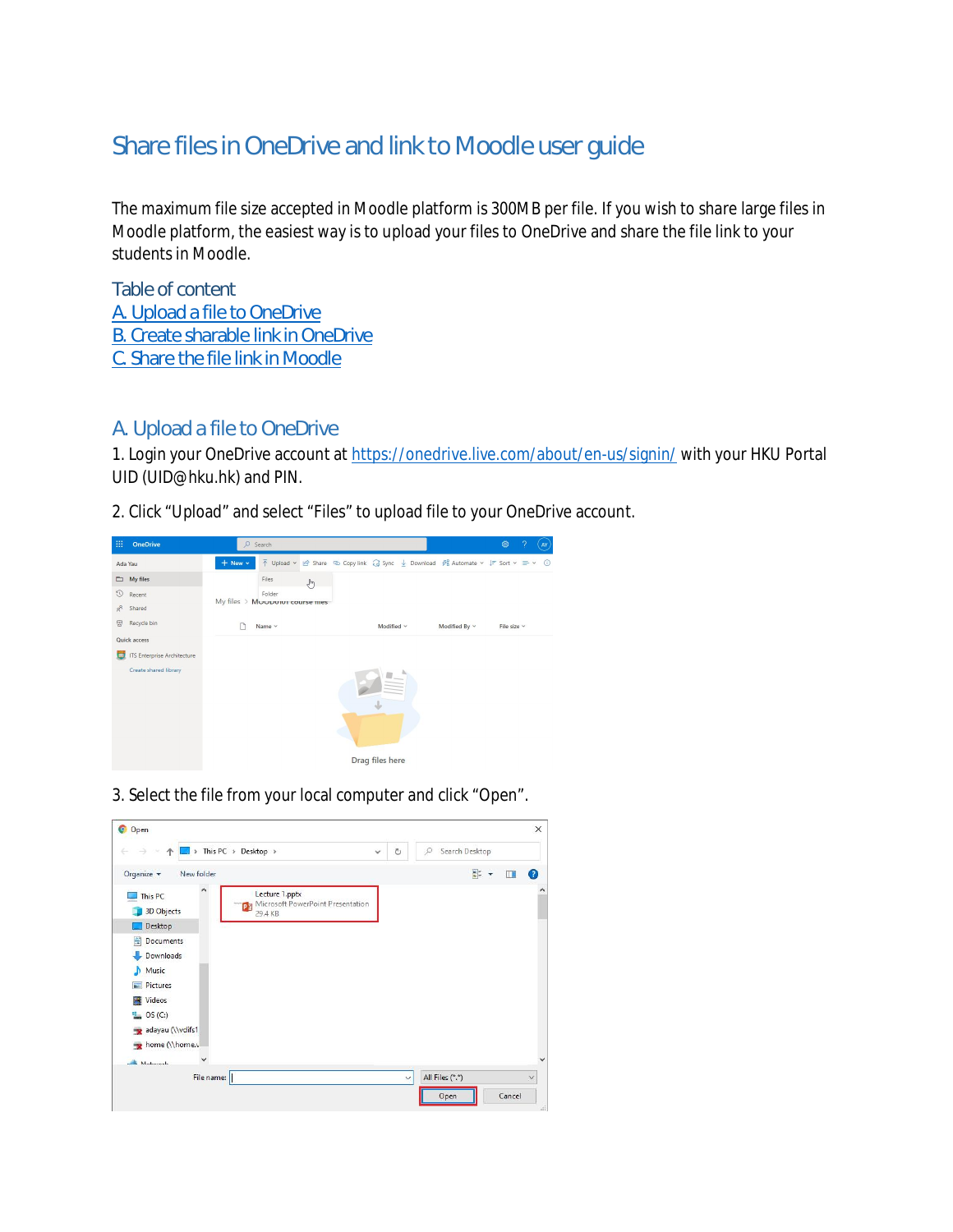4. The file is successfully upload to your OneDrive.

| 膃<br><b>OneDrive</b>                                 | $\circ$<br>Search                              |                                                                                                                                                                                     |  |                   |               | <b>@</b>         | ാ<br>AY |
|------------------------------------------------------|------------------------------------------------|-------------------------------------------------------------------------------------------------------------------------------------------------------------------------------------|--|-------------------|---------------|------------------|---------|
| Ada Yau                                              | $+$ New $-$                                    | $\bar{\uparrow}$ Upload $\vee$ Le Share $\oslash$ Copylink $\hat{\downarrow}$ Sync $\perp$ Download $\beta$ Automate $\vee$ $\bar{\varepsilon}$ Sort $\vee \equiv \vee \circ \circ$ |  |                   |               |                  |         |
| $\Box$ My files                                      |                                                |                                                                                                                                                                                     |  |                   |               |                  |         |
| $\odot$<br>Recent                                    |                                                |                                                                                                                                                                                     |  |                   |               |                  |         |
| $R_{\alpha}$<br>Shared                               | $My$ files $\rightarrow$ MOOD0101 course files |                                                                                                                                                                                     |  |                   |               |                  |         |
| 闾<br>Recycle bin                                     | Name v                                         |                                                                                                                                                                                     |  | Modified v        | Modified By ~ | File size $\vee$ |         |
| Quick access                                         | p.                                             | Lecture 1.pptx                                                                                                                                                                      |  | A few seconds ago | Ada Yau       | 29.4 KB          |         |
| <b>ITS Enterprise Architecture</b><br>$\blacksquare$ |                                                |                                                                                                                                                                                     |  |                   |               |                  |         |
| Create shared library                                |                                                |                                                                                                                                                                                     |  |                   |               |                  |         |

## <span id="page-1-0"></span>B. Create sharable link in OneDrive

There are 4 levels of sharing access in OneDrive:

- **Anyone with the link** gives access to anyone who receives this link, whether they receive it directly from you or forwarded from someone else. This may include people outside of your organization.
- **People in The University of Hong Kong with the link** gives anyone in the University of Hong Kong who has the link can access to the file, whether they receive it directly from you or forwarded from someone else.
- **People with existing access** can be used by people who already have access to the document or с, folder. It does not change the permissions on the item. Use this if you just want to send a link to somebody who already has access.
- **Specific people** gives access only to the people you specify, although other people may already  $\mathcal{L}^{\pm}$ have access. If people forward the sharing invitation, only people who already have access to the item will be able to use the link.

There are also 2 levels of permission:

- $\mathbf{r}$ **Can view**- allows the recipient to only view the file or folder; they cannot make changes to it. This can be further restricted by selecting the option to Block download, which means they cannot save a local copy.
- **Can edit** allows the recipient to make changes to the file or folder.

1. Click "Share" icon to create a sharable link for the file.

My files > MOOD0101 course files

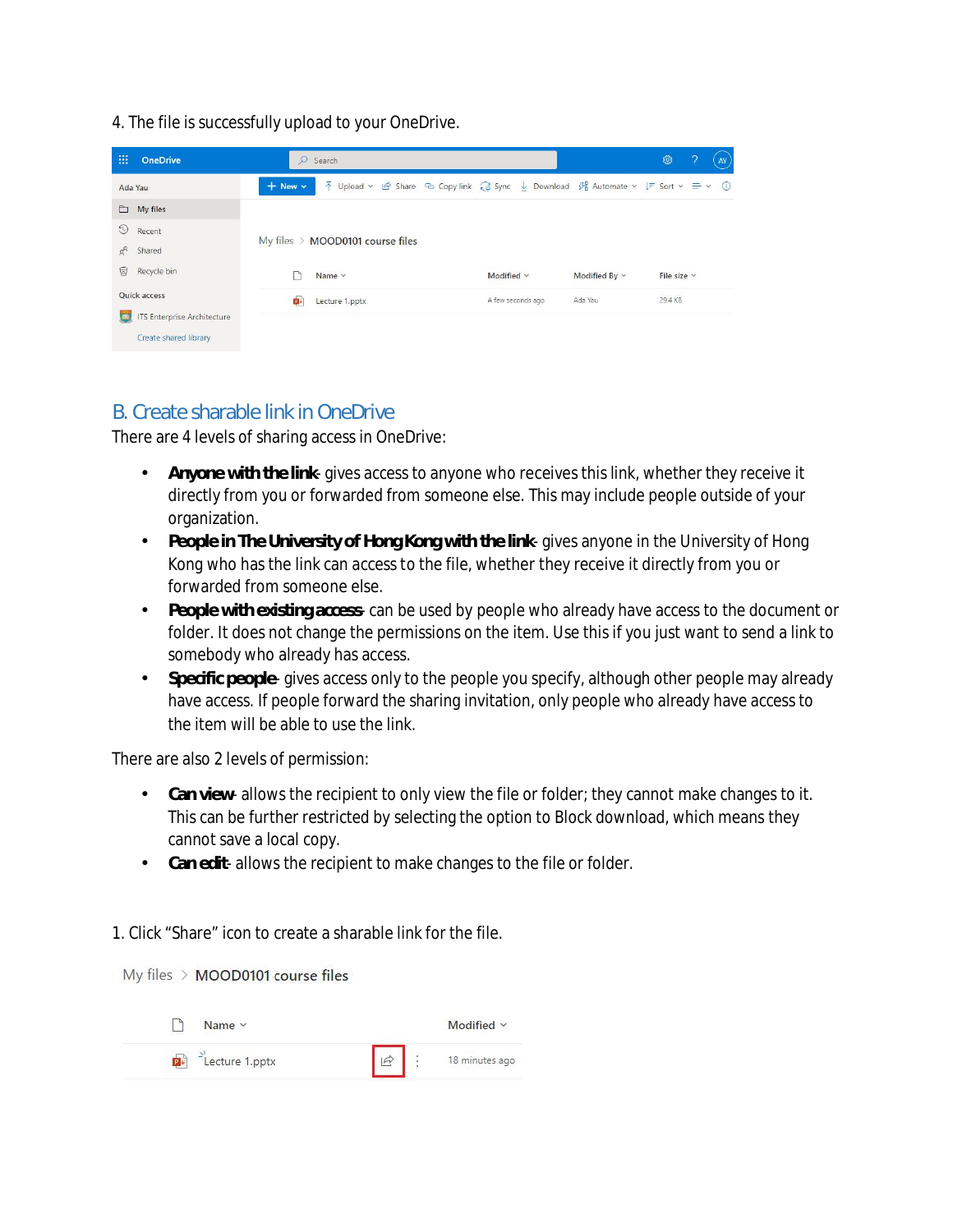2. A window will appear and you can set your sharing preferences. Click "Anyone with the link can edit" to start choosing your options.

| Send link                       |                              |
|---------------------------------|------------------------------|
| Anyone with the link can edit > |                              |
| To: Name, group or email        | $\mathcal{O} \smallsetminus$ |
| Message                         |                              |
|                                 |                              |
|                                 | Send                         |
| ි                               |                              |
| Copy link                       |                              |

Shared with:  $\bigcirc$   $\bigcirc$   $\bigcirc$ 

3. You are suggested to share the link with "People in The University of Hong Kong with the link". However, please note that anyone in the University of Hong Kong who has the link can access to the file, whether they receive it directly from you or forwarded from someone else.

You can also choose if you allow the recipients edit/download the file.

| Link settings                                               | X |
|-------------------------------------------------------------|---|
| Who would you like this link to work for? Learn more $\Box$ |   |
| Anyone with the link                                        |   |
| People in The Universi Of Hong Kong with the link           |   |
| People with existing access                                 |   |
| Specific people                                             |   |
| Other settings                                              |   |
| Allow editing                                               |   |
| Set expiration date                                         | × |
| Set password                                                |   |
| <b>Block download</b>                                       |   |
|                                                             |   |
| <b>Apply</b><br>Cancel                                      |   |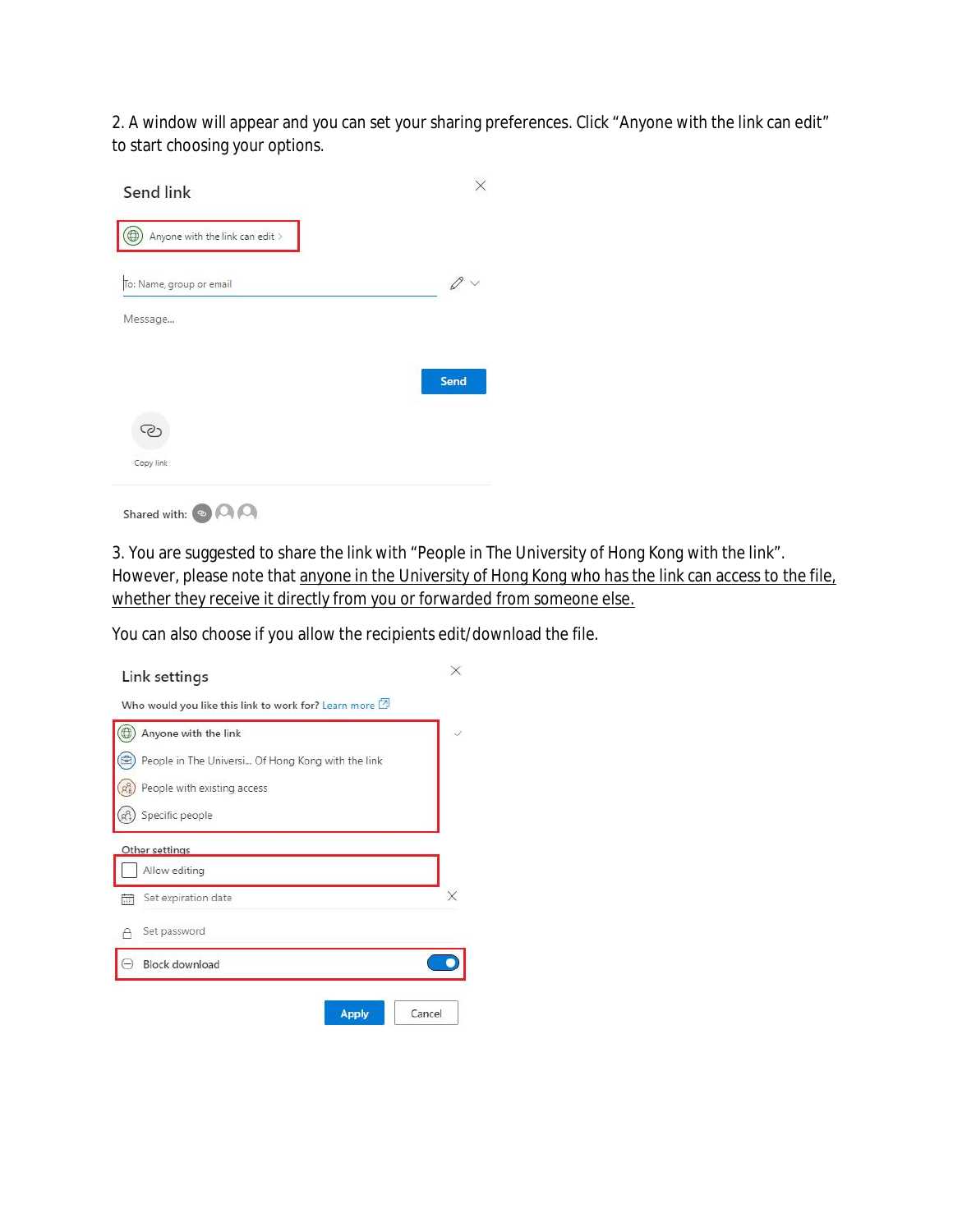4. After confirmed the sharing settings, click "Copy link" icon to copy the share URL link.



#### <span id="page-3-0"></span>C. Share the file link in Moodle

1. Go to the Moodle course page and click "Turn Editing On" button to enable the editing mode.



2. Click "Add an activity or resource" on the course content page.